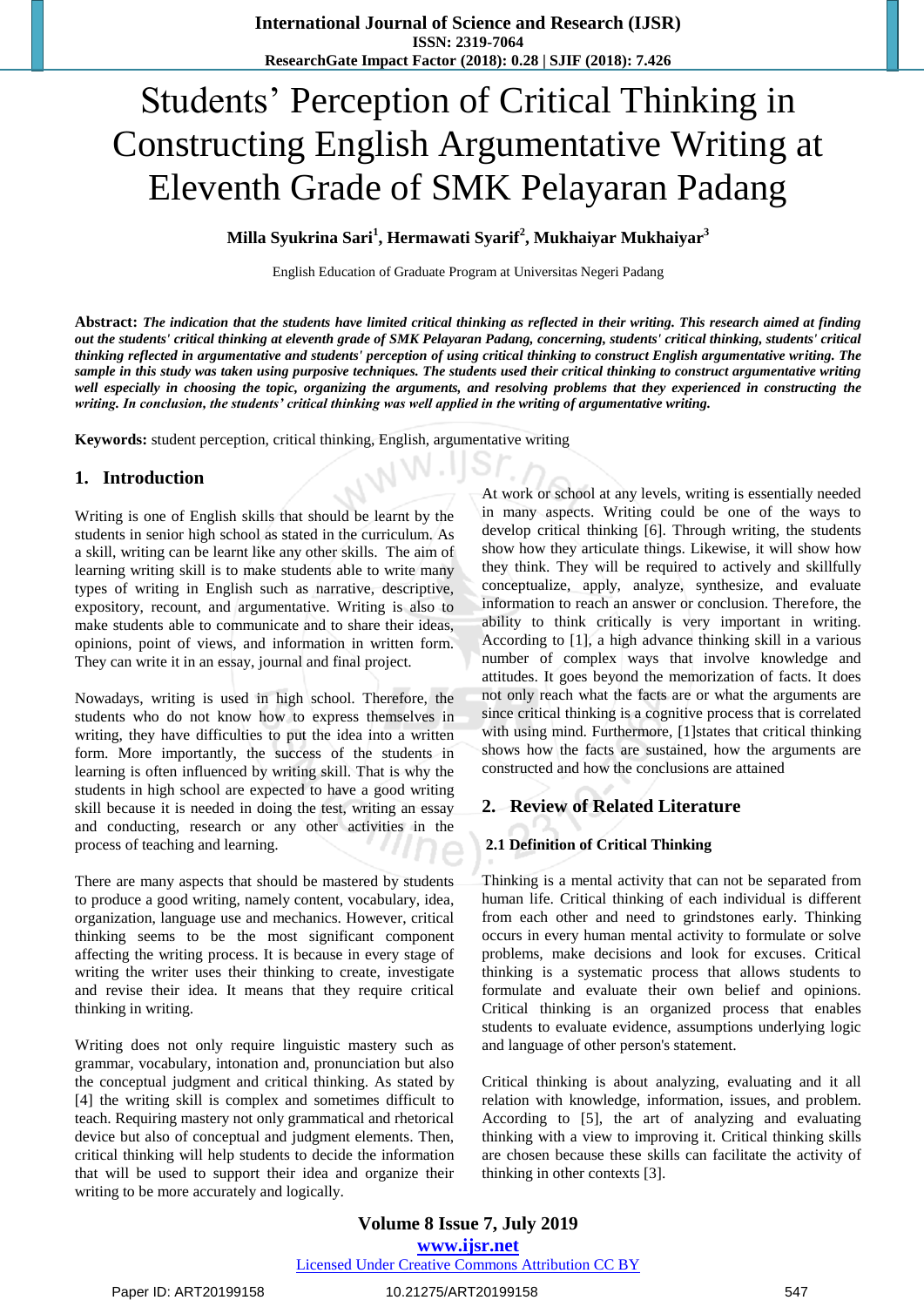#### **International Journal of Science and Research (IJSR) ISSN: 2319-7064 ResearchGate Impact Factor (2018): 0.28 | SJIF (2018): 7.426**

According to [6] critical thinking is the ability to think clearly and rationally. It includes the ability to engage in reflective and independent thinking; the ability to decide what to do or what to believe. It means that after we use critical thinking so we can distinguish between facts and opinions.

#### **2.2. The Use of Critical Thinking in Argumentative Writing**

In writing text, especially the text that consist of argument the writer have to do more than simply find relevant argument an information. The writer has to be able to engage the ideas, argument in a way that supports his view convincingly. Moreover, the writer has to link the fact, knowledge, evidence with the issue. It means that, the writers' critical thinking is needed because in doing this process, the writer should be able recognize an issue that will be talked about. It also supported by [5], he stated that students who think critically use writing as an important tool both communicating ideas and for learning.

Composing writing not only needs good language proficiency, but also needs to be critical as the writer examine viewpoint, arguments or ideas, facts and synthesize. According to [9], writing is more than a medium of communication. Its means that a way of remembering and then a way of thinking as well, when we write something we use our thinking to find ideas and argument while remembering pattern and language

# **3. Method**

To choose the source data, the researcher used by using purposive sampling technique. Purposive sampling technique means taking sample based on the certain purpose. Two classes were determine as the participants of this study based on the average both have. In this cases 20 students from XI NKNA and XI TKNB class were selected and being the subjects of this study. In the data collection, the researcher distributing the critical thinking questionnaire. The data was used to classify the students who have high critical thinking and low critical thinking on writing ability. The students were guided how to answer the questionnaire.

## **4. Result and Discussion**

The questionnaire result shows that the students chose the topic from different sources and different perspectives based on their point of view. They selected the topic from their own experience, daily observation, social media and electronic. Some of the students also selected the topic that was considered as an interesting topic for their writings. It was also found that most of the students selected the topic that is debatable. It is related with the theory of [8] that the topic of argumentative writing should be debatable. Since an argumentative essay tries to adjust the way people think thus it must be focused on a debatable topic. The topic should be narrow enough and not too broad since it will help the writer to develop ideas and to present convincing support while

also providing the strength and the weaknesses of opposing arguments. Moreover, the topic should be interesting.

While in organizing the reasons, the students mostly stated the reasons orderly as the organization of the argumentative writing. At last, it was found that the students had different problems in constructing their writing such as making grammatical error, finding the right topic, looking for more evidences, and providing and refuting opposing arguments. Furthermore, most of them stated that they were able to resolve the problems. It is in line with the theory of [5] about resolving problems. He states that critical thinking should be reflective since it comprises thinking about problems at different points and it demands appropriate methods to solve the problems. Thus, a problem requires thinking hard to find the solution for it. To solve the problem may require analyzing the problems, thinking the best approach to find the solution and thinking about the appropriate way to employ the approach.

Student' perception questionnaire was administered to the sample to gain the data of the students who had high and low perception of critical thinking. The validity and reliability of the questionnaire had been analyzed before distributed to the sample. The mean of students' perception of critical thinking in constructing argumentative writing is 165.3. Then, the highest students' perception 304, while the lowest score is 59, with std. deviation is 119.2 and variance is 146.1.

Based on the data above, the students' perception of critical thinking in constructing argumentative writing with moderate critical thinking.

# **5. Conclusions**

Based on the findings described in the previous chapter, this study comes to the conclusion that there is significant relationship between critical thinking and argumentative writing of the eleventh grade students of SMK Pelayaran Padang. It reveals that the student who has good critical thinking, has good argumentative writing: whereas the student who has poor critical thinking tend to have argumentative writing as well.

# **6. Acknowledgement**

I would like to express my deep gratitude to Prof. Dr. Hermawati Syarif, M.Hum and Prof. Dr. Mukhaiyar, M.Pd, my research supervisors, for their patient, guidance, enthusiastic encouragement and useful critique of this research work. I would also like to thank the stakeholders of SMK Pelayaran Padang who have given me chance and help in doing research in the school.

# **References**

[1] Cottrell, Stella. 2005. *Critical Thinking Skills: Developing Effective Analysis and Argument*. New York: Palgrave Macmillan.

#### Licensed Under Creative Commons Attribution CC BY